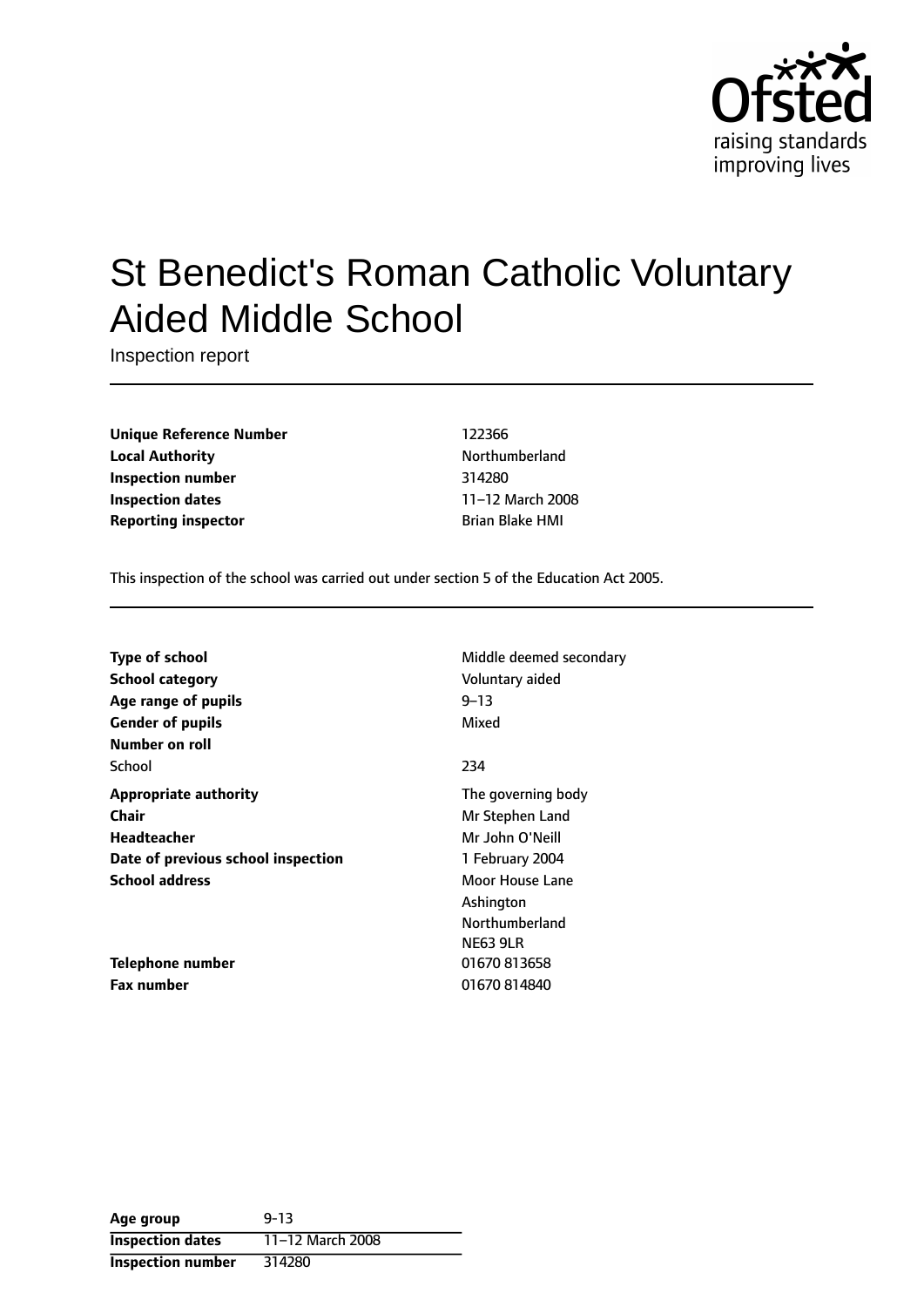© Crown copyright 2008

.

#### Website: www.ofsted.gov.uk

This document may be reproduced in whole or in part for non-commercial educational purposes, provided that the information quoted is reproduced without adaptation and the source and date of publication are stated.

Further copies of this report are obtainable from the school. Under the Education Act 2005, the school must provide a copy of this report free of charge to certain categories of people. A charge not exceeding the full cost of reproduction may be made for any other copies supplied.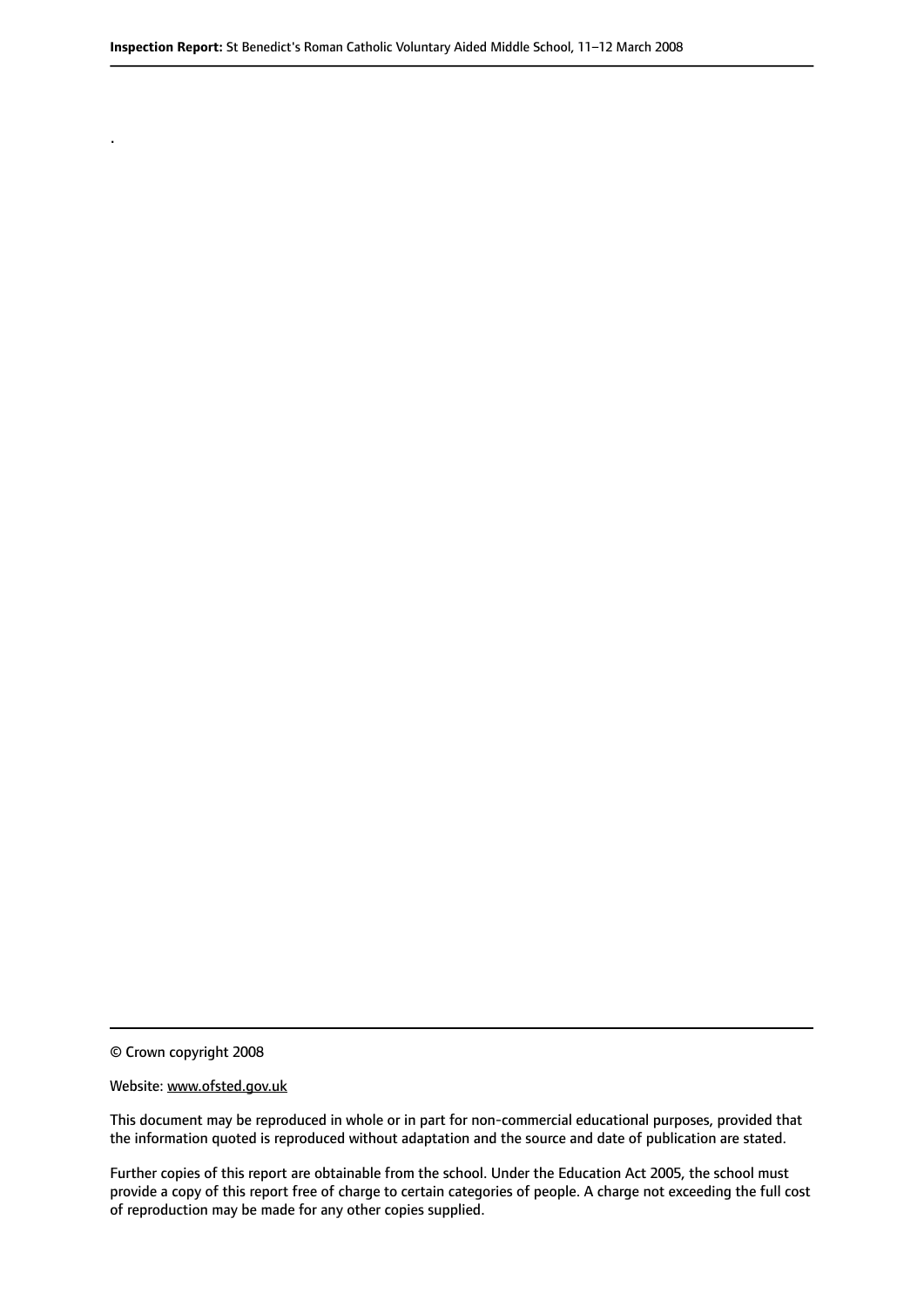# **Introduction**

The inspection was carried out by one of Her Majesty's Inspectors and one Additional Inspector.

### **Description of the school**

St Benedict's is a voluntary aided middle school for pupils from 9 to 13 years of age. Because it is deemed secondary, it is smaller than average in size. Almost all the pupils are of White British heritage, with very small numbers of pupils from other ethnic groups. There are very few pupils with learning difficulties and/or disabilities or with a statement of special educational need. The school serves a diverse socio-economic area, with a number of pupils travelling to school from beyond the immediate area within which the school is sited. The school currently has Investors in People status, and also holds the Sportsmark award because it provides a minimum of two hours physical education and sport every week for all pupils at the school.

### **Key for inspection grades**

| Grade 1 | Outstanding  |
|---------|--------------|
| Grade 2 | Good         |
| Grade 3 | Satisfactory |
| Grade 4 | Inadequate   |
|         |              |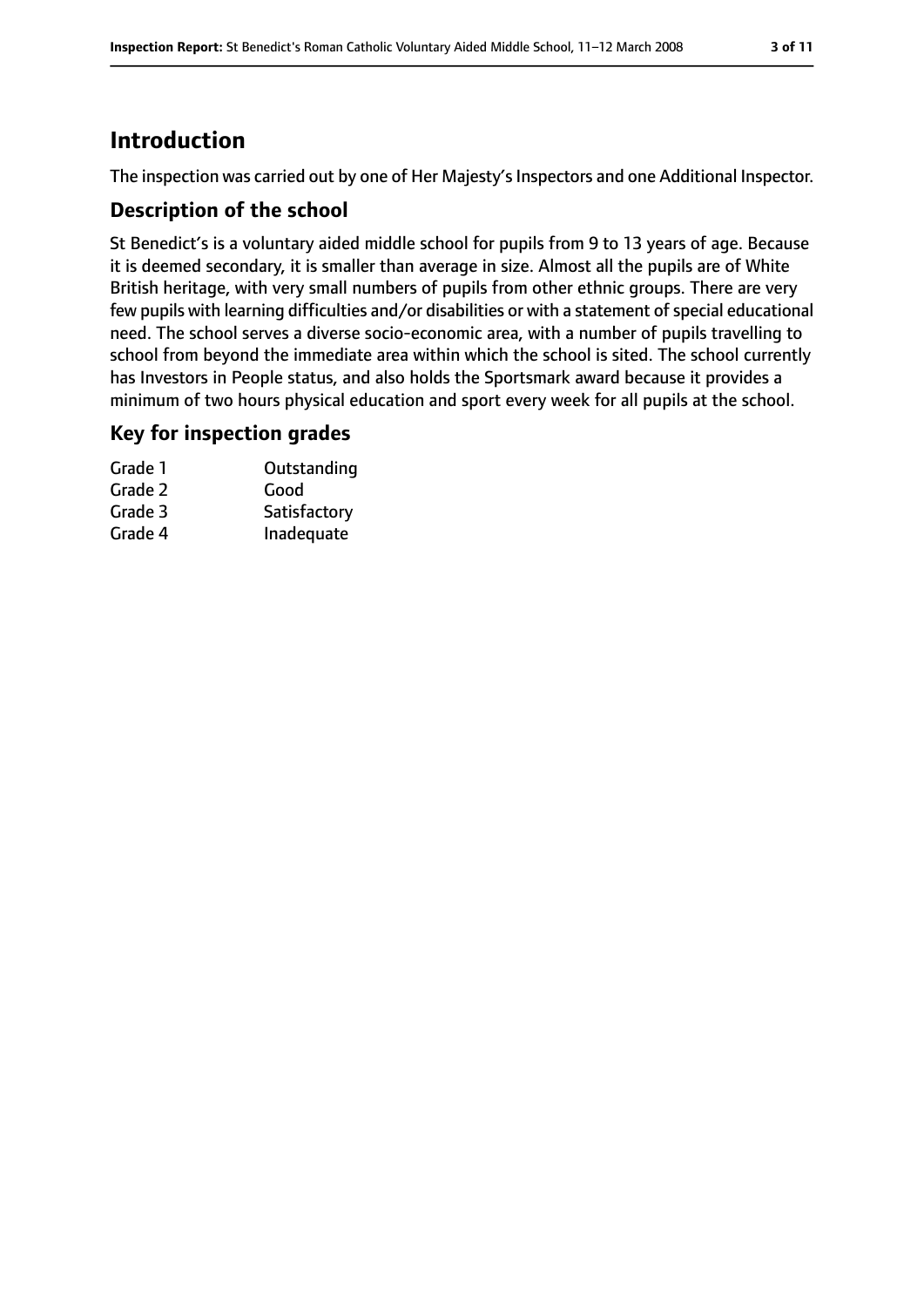# **Overall effectiveness of the school**

#### **Grade: 3**

St Benedict's provides a satisfactory standard of education, with a number of good features. This is a very caring and supportive school, which aspires for all its pupils to attend regularly, achieve well, feel safe, be active, and be positive and attentive in all that it offers. The school succeeds in almost all of these aspects. Leadership and management are good, and the new headteacher has quickly identified important areas for improvement, especially in the teaching of mathematics in order to raise standards.

Pupils make satisfactory progress and achieve average standards by the time they leave the school at the end of Year 8. The attainment on entry to the school in Year 5 varies year-on-year from below average to average. In the most recent national tests at the end of Key Stage 2, standards were average overall, but below in mathematics. Pupils make satisfactory progress in Years 7 and 8 so that by the time pupils leave the school at the end of Year 8 their standards are in line with the levels expected. Pupils with identified learning difficulties and/or disabilities make satisfactory progress relative to their capabilities.

Teaching and learning across the curriculum are good. Teaching has many good features, most notable in the promotion of positive and caring relationships that help to motivate and interest the pupils, while also helping them to develop good quality personal skills and well-being. However, in a very small number of satisfactory lessons, teachers do not always plan and provide sufficiently well for the higher attainers. Pupils are motivated, keen to learn and are very good listeners. Support assistants work well with those pupils identified as having learning difficulties and/or disabilities. Teachers mark pupils work consistently, but the extent to which they identify the quality of work in terms of progress against learning targets is underdeveloped.

The curriculum is well balanced and provides a range of varied and suitable learning experiences for pupils at both key stages. An extensive range of activities, in and out of lessons, greatly enrich the curricular learning experiences of the pupils. By the time the pupils are ready to move on to high school, the curriculum has equipped them well to meet the demands of the next stage of their education. The school is a very cohesive community, underpinned by a common set of values and beliefs, which make for a very positive school ethos. The quality of care, guidance and support is good, which results in pupils feeling well supported and very well cared for. The tracking of pupils' progress is very detailed, but inconsistent across the three core subjects. However, work is in progress to introduce a more consistent and rigorous tracking system in the near future. Teachers enable pupils to develop a good awareness and appreciation of national and global communities, although opportunitiesto learn about the local community are more limited.

Although relatively new in post, the headteacher has quickly established a role at the heart of the school. Senior managers know the key areas for improvement and good progress has been made with the implementation of a new performance management policy, which is reinvigorating school planning, teaching and learning. The headteacher and other senior staff are supported well by all who work in the school, including the governing body. The ability of the senior management team to identify important improvement areas, together with the support and challenge from governors, gives the school a good capacity to improve in the future. Overall, the school achieves satisfactory value for money.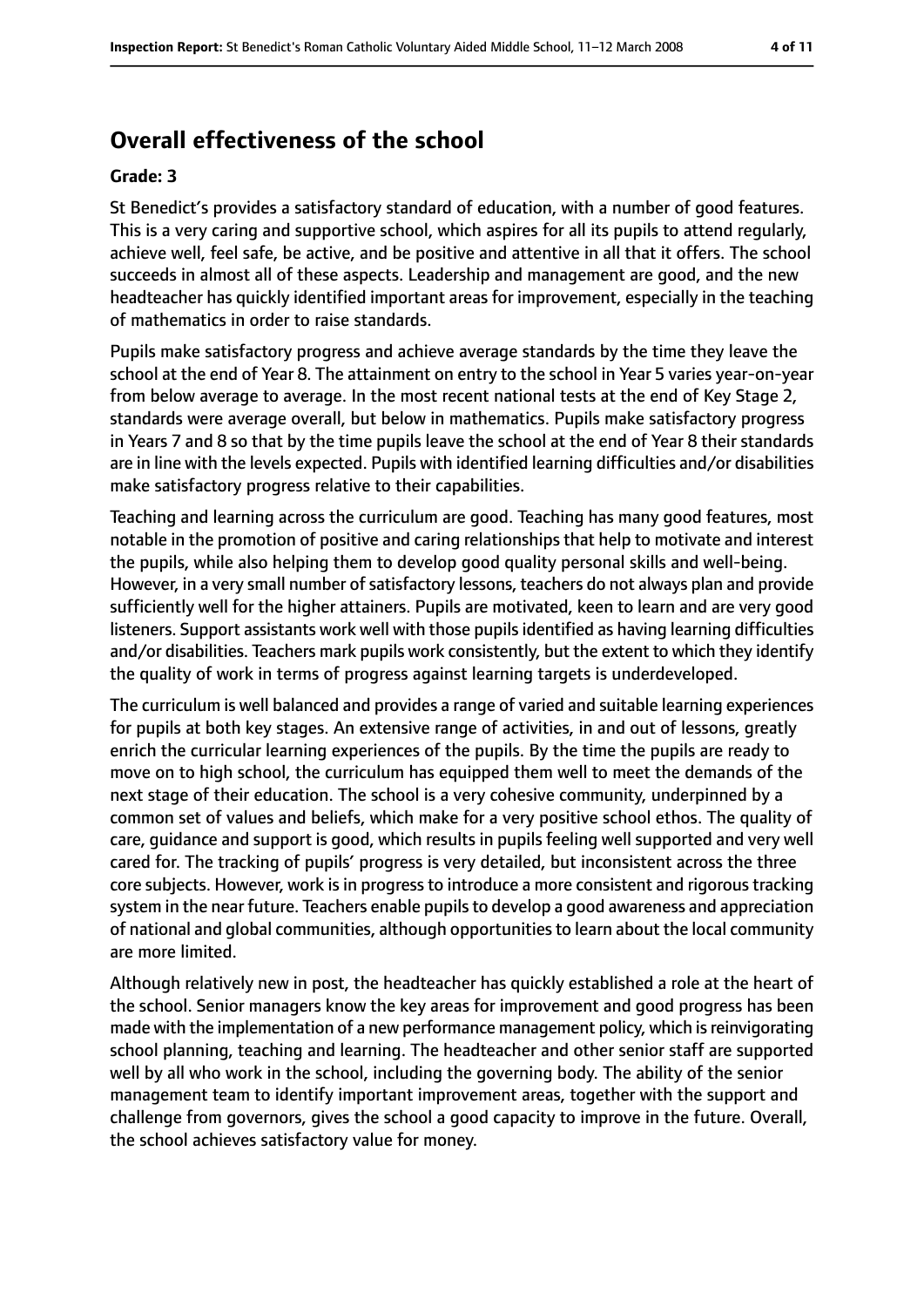### **What the school should do to improve further**

- Raise standards in mathematics.
- Develop more consistent methods for tracking pupils' progress across the school, especially in the three core subjects of English, mathematics and science, as an aid to informing future teaching and learning.
- Improve the quality of teachers' marking to provide better quality comments to all pupils on how well they are doing, and what they need to do to improve further.

A small proportion of the schools whose overall effectiveness is judged satisfactory but which have areas of underperformance will receive a monitoring visit by an Ofsted inspector before their next section 5 inspection.

# **Achievement and standards**

#### **Grade: 3**

Pupils make satisfactory progress and achieve average standards by the time they leave the school at the end of Year 8. The attainment on entry to the school in Year 5 varies from year to year, with some groups below average and others more in line with the levels expected for their age. In the most recent national tests at the end of Key Stage 2, pupils' attainment in the combined core of English, mathematics and science was average overall. Standards were above average in science, marginally above in English, and below in mathematics. This represents satisfactory overall progress in Years 5 and 6. The progress of pupils in Years 7 and 8 is satisfactory so that by the time pupils leave the school at the end of Year 8, their standards are mostly in line with the levels expected. Pupils with identified learning difficulties and/or disabilities make satisfactory progress relative to their capabilities.

# **Personal development and well-being**

#### **Grade: 2**

Pupils' personal development and well-being, including their spiritual, moral, social and cultural development, are good. Pupils enjoy school life and are very proud of their school. Pupils' enthusiasm is evident in the way they engage with their teachers and each other in lessons, and in their participation in the extensive range of activities and clubs provided by the school. These extra-curricular activities, and pupil's awareness of the need for a balanced diet, contribute very well to their development of a healthier lifestyle. Attendance is well above the national average and is continuing to improve because the school is very successful at tackling the persistent absenteeism of a small minority of pupils. The behaviour of pupils is exemplary and a strong Christian ethos encourages good relationships across the school. Pupils feel very safe because they say there are very few incidents of bullying and any that do occur are dealt with immediately. They care for their environment and this is promoted across the curriculum. Pupils say that their views are sought and acted upon. For example, after consultation the school introduced bottled water to promote healthy lifestyles. The school council gives elected pupils the opportunity to take on responsibility and, with their peers, raise money for a range of local and national charities. Although these activities encourage pupils to play a part in some community-based activities, links with the wider community as an aid to developing the pupils' economic well-being are not, as yet, as well developed.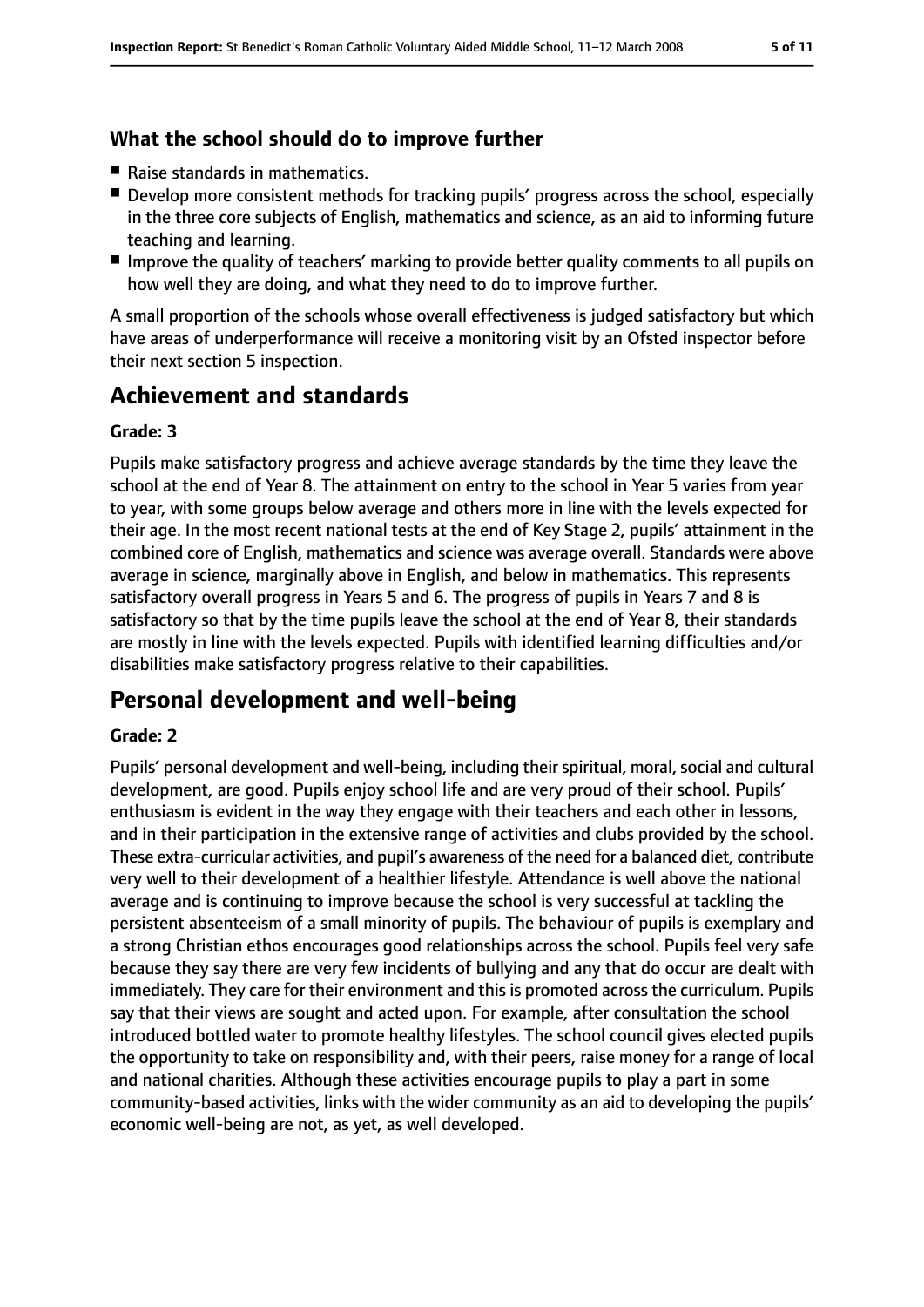# **Quality of provision**

### **Teaching and learning**

#### **Grade: 2**

Teaching and learning across the curriculum are good. Although teaching is good in the vast majority of lessons, senior leaders recognise the need to improve teaching and learning in the core subjects, especially mathematics, in order to raise standards in national tests. Pupils are motivated, keen to learn, and they make good progress because they show good personal skills, knowledge and understanding that help them to develop a better grasp of challenging lesson content. However, in a very small number of satisfactory lessons, teachers do not always plan and provide sufficiently well for the higher attainers. Pupils are very good listeners, which is reflected in their attentive manner to teachers and in their ability to get on with their work. The overwhelming majority of pupils are very keen to answer questions in lessons. Teachers' planning is detailed and consistent in style across the school. Teachers use learning objectives effectively to ensure that the pupils are aware of the lesson expectations, and in the best lessons remind the pupils of what they are trying to achieve in their work. Teaching assistants effectively support teachers by providing targeted support for those pupils with identified learning difficulties and/or disabilities. Teachers mark pupils work consistently, but the extent to which they identify the quality of work in terms of progress against learning targets is underdeveloped.

### **Curriculum and other activities**

#### **Grade: 2**

The quality of the curriculum and other activities is good, and contributes very positively to the good outcomes achieved by pupils' in their personal development and well-being. The good quality teaching seen across the curriculum results from the carefully planned range of subjects taught acrossthe school. The school's emphasis on the acquisition of basic literacy and numeracy skills, as a foundation for all other learning in school, is good, but is currently having a more beneficial effect on pupils' progress in English and science than in mathematics. Pupils are developing their information and communication technology (ICT) skills well. The vast majority of pupils confidently use a range of computer programs in dedicated ICT lessons. There are many opportunities for the pupils to experience learning out of school, including local study weeks and trips to London and France. These activities are helping the pupils to appreciate and understand different national and international communities, although there are fewer opportunities for developing links with the immediate community within which the school is sited. There is a varied and extensive range of lunch-time and after school activities, which are enthusiastically attended by large numbers of pupils. The involvement of the school in the extended schools' programme further enhances the range of learning experiences for the pupils. Overall, the school provides a curriculum that equips pupils well for the next stage of their education at high school.

#### **Care, guidance and support**

#### **Grade: 2**

The quality of care, guidance and support is good. Pupils' welfare and well-being are given a high priority by all staff, which results in the pupils feeling well supported and very well cared for. Pupils appreciate, in particular, the access to, and help from, the learning mentor who makes herself readily available through the school's 'drop-in centre'. The school is keen to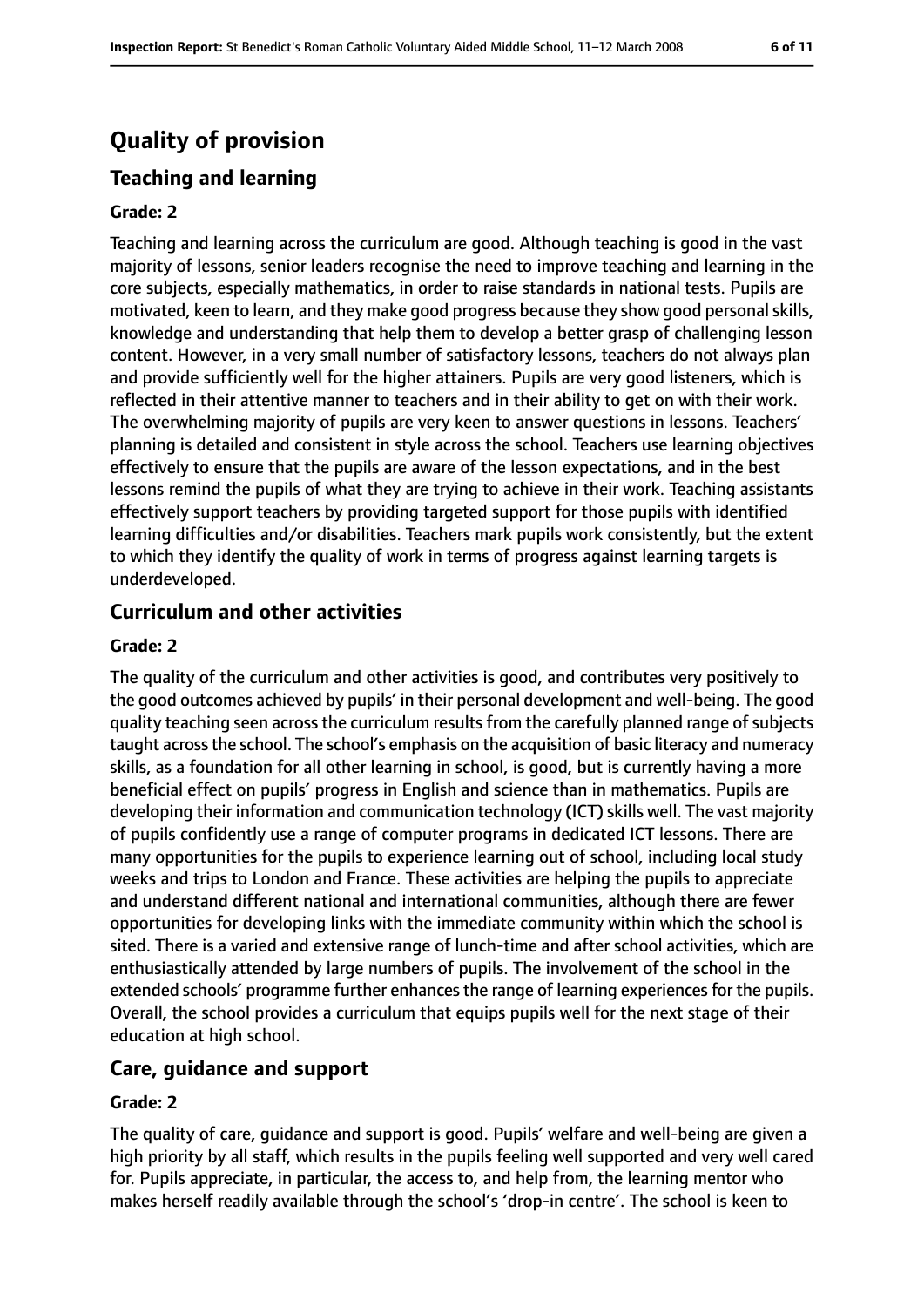encourage collective responsibility and ownership, and the school garden is an excellent example of how they achieve this. Group agreements, which are displayed in every classroom, are a successful way of involving pupils in the promotion of positive behaviour for learning. This varied and well planned support provision is helping the pupils to develop many personal skills, particularly their individual confidence in communicating with adults and other pupilsin lessons, and in their behaviour around the school. Child protection measures and safeguarding procedures are fully in place and used appropriately by all adults working in the school. Health and safety checks are carried out on a regular basis, and always when out-of-school visits are planned. The parents are very supportive of the school and appreciate the good quality care and support that are provided. The tracking of pupils' progress is very detailed, but inconsistent across the three core subjects. However, work is in progress to introduce a more consistent and rigorous tracking system in the near future.

# **Leadership and management**

#### **Grade: 2**

Leadership and management are good. The senior management team knows the strengths and weaknesses of the school well. The school improvement plan successfully highlights key priorities, including developing the quality of teaching and learning and raising standards, especially in mathematics. Good leadership and management exist at all levels, with the senior leadership team contributing very well to development planning and day-to-day operational matters throughout the school. Although relatively new in post, the headteacher has quickly established a role at the heart of the school. Good progress has been made with the implementation of a new performance management policy, which is reinvigorating school planning, teaching and learning. Other important policies underpin the value system that the school promotes, especially the one entitled 'equal value', which celebrates equality through the contribution of all who work in or attend the school, irrespective of age, gender or ethnicity. New management strategies have been introduced, which are effectively supporting leaders at all levels. For example, the chair of governors has recently joined the newly formed strategic leadership group, within which he provides effective challenge and support. Senior managers are supported by very effective middle managers, who consistently monitor and evaluate the work of their curricular areas; this is ensuring that staff work very cohesively as a team. The school is supported well by the governing body, which fulfils fully its range of regulatory roles and responsibilities. The school provides satisfactory value for money.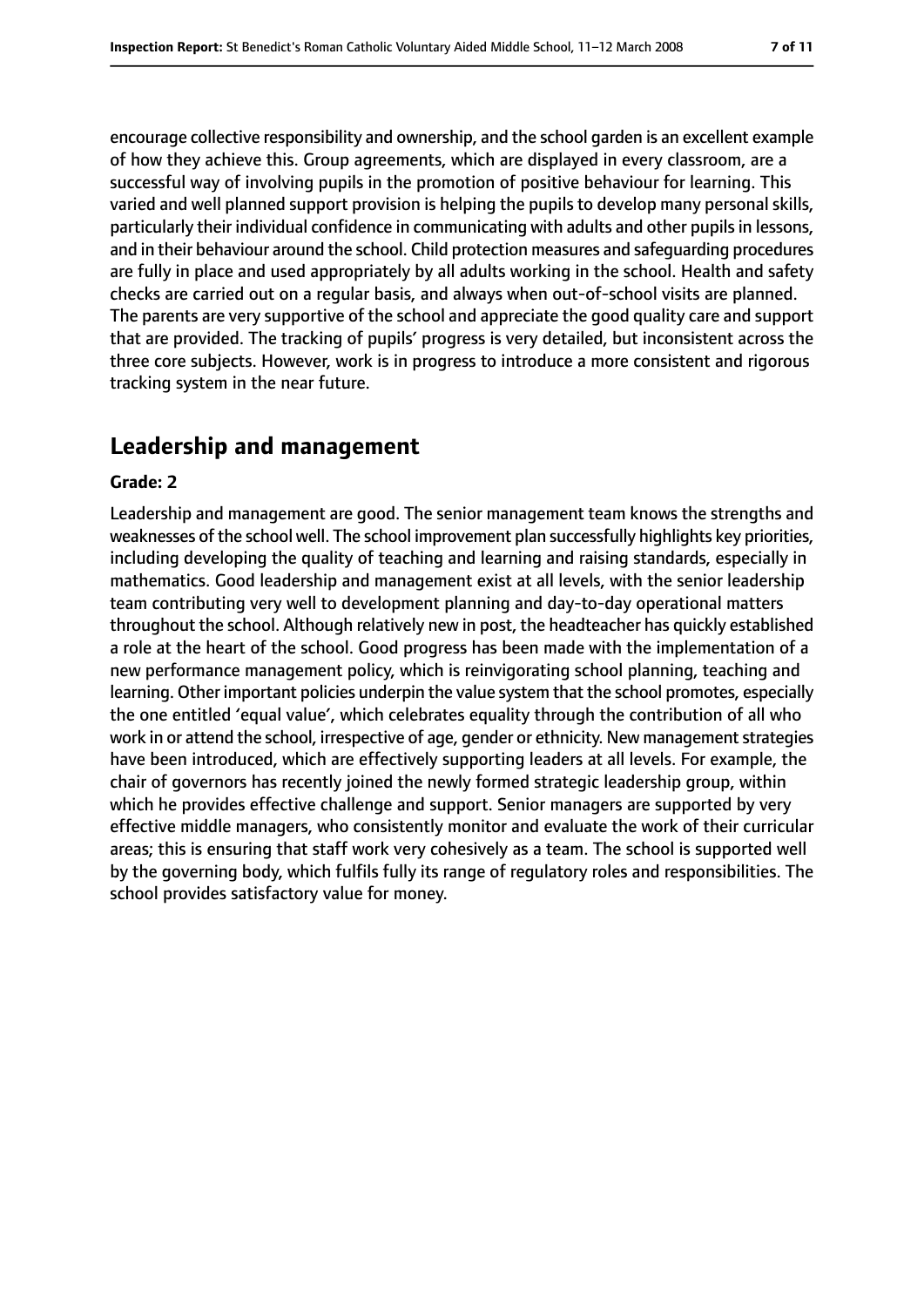**Any complaints about the inspection or the report should be made following the procedures set out in the guidance 'Complaints about school inspection', which is available from Ofsted's website: www.ofsted.gov.uk.**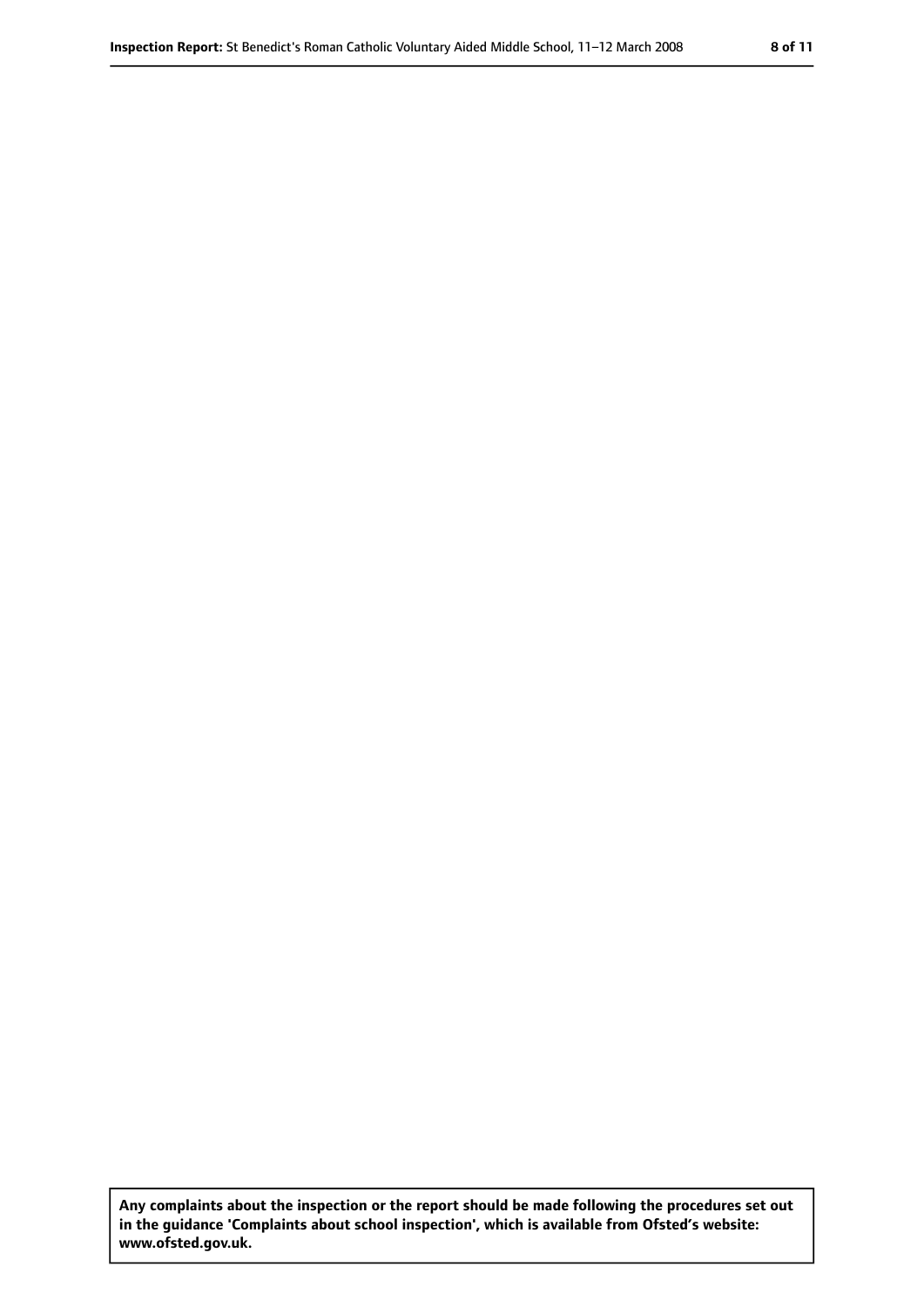# **Inspection judgements**

| $\lq$ Key to judgements: grade 1 is outstanding, grade 2 good, grade 3 satisfactory, and | <b>School</b>  |
|------------------------------------------------------------------------------------------|----------------|
| arade 4 inadequate                                                                       | <b>Overall</b> |

### **Overall effectiveness**

| How effective, efficient and inclusive is the provision of education, integrated<br>care and any extended services in meeting the needs of learners? |     |
|------------------------------------------------------------------------------------------------------------------------------------------------------|-----|
| Effective steps have been taken to promote improvement since the last<br>inspection                                                                  | Yes |
| How well does the school work in partnership with others to promote learners'<br>well-being?                                                         |     |
| The capacity to make any necessary improvements                                                                                                      |     |

### **Achievement and standards**

| How well do learners achieve?                                                                               |  |
|-------------------------------------------------------------------------------------------------------------|--|
| The standards <sup>1</sup> reached by learners                                                              |  |
| How well learners make progress, taking account of any significant variations between<br>groups of learners |  |
| How well learners with learning difficulties and disabilities make progress                                 |  |

## **Personal development and well-being**

| How good is the overall personal development and well-being of the<br>learners?                                  |  |
|------------------------------------------------------------------------------------------------------------------|--|
| The extent of learners' spiritual, moral, social and cultural development                                        |  |
| The extent to which learners adopt healthy lifestyles                                                            |  |
| The extent to which learners adopt safe practices                                                                |  |
| How well learners enjoy their education                                                                          |  |
| The attendance of learners                                                                                       |  |
| The behaviour of learners                                                                                        |  |
| The extent to which learners make a positive contribution to the community                                       |  |
| How well learners develop workplace and other skills that will contribute to<br>their future economic well-being |  |

### **The quality of provision**

| How effective are teaching and learning in meeting the full range of the<br>learners' needs?            |  |
|---------------------------------------------------------------------------------------------------------|--|
| How well do the curriculum and other activities meet the range of needs  <br>and interests of learners? |  |
| How well are learners cared for, guided and supported?                                                  |  |

#### **Annex A**

 $^1$  Grade 1 - Exceptionally and consistently high; Grade 2 - Generally above average with none significantly below average; Grade 3 - Broadly average to below average; Grade 4 - Exceptionally low.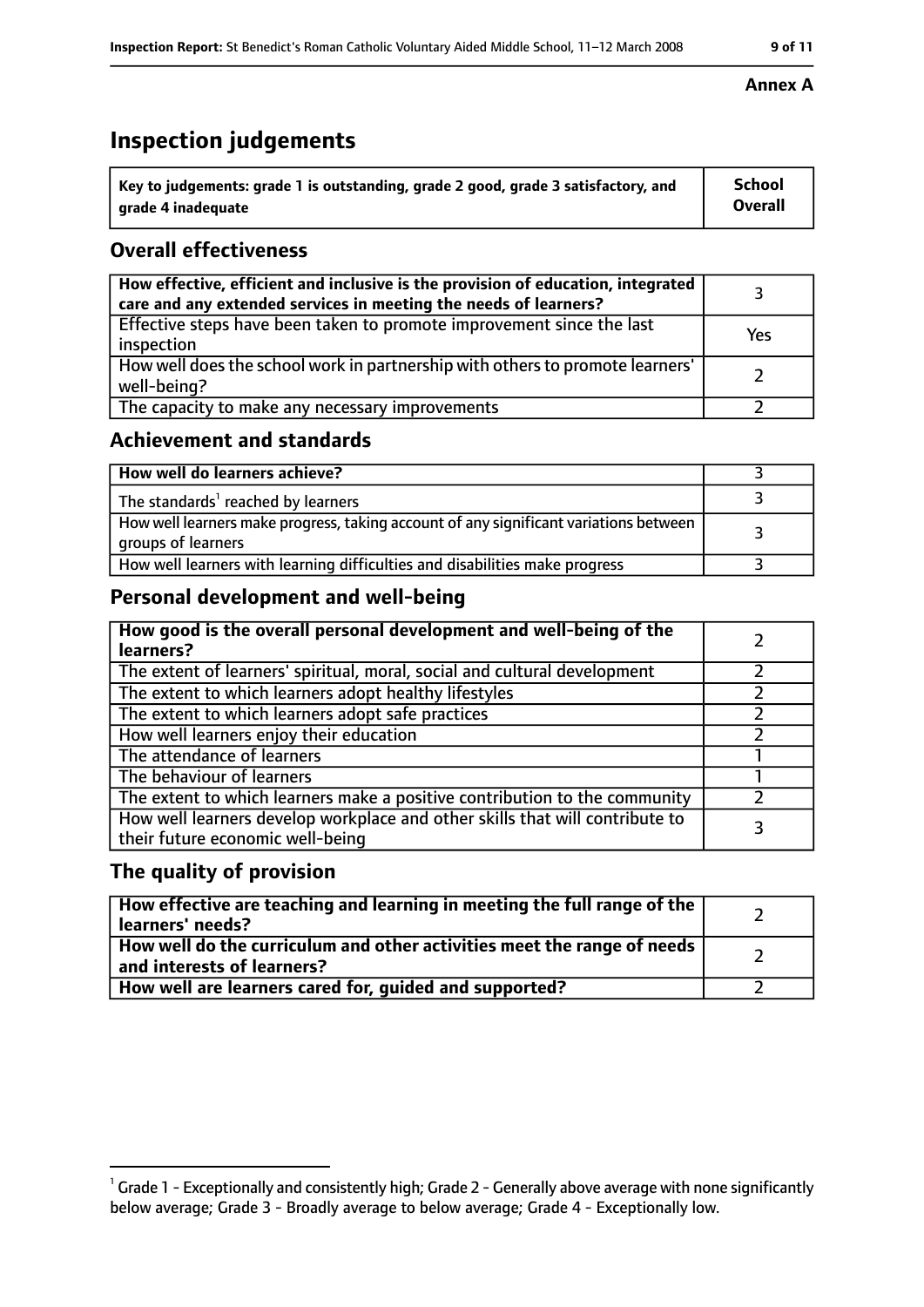### **Annex A**

# **Leadership and management**

| How effective are leadership and management in raising achievement<br>and supporting all learners?                                              |     |
|-------------------------------------------------------------------------------------------------------------------------------------------------|-----|
| How effectively leaders and managers at all levels set clear direction leading<br>to improvement and promote high quality of care and education |     |
| How effectively leaders and managers use challenging targets to raise standards                                                                 | 3   |
| The effectiveness of the school's self-evaluation                                                                                               | 3   |
| How well equality of opportunity is promoted and discrimination tackled so<br>that all learners achieve as well as they can                     |     |
| How effectively and efficiently resources, including staff, are deployed to<br>achieve value for money                                          |     |
| The extent to which governors and other supervisory boards discharge their<br>responsibilities                                                  |     |
| Do procedures for safequarding learners meet current government<br>requirements?                                                                | Yes |
| Does this school require special measures?                                                                                                      | No  |
| Does this school require a notice to improve?                                                                                                   | No  |